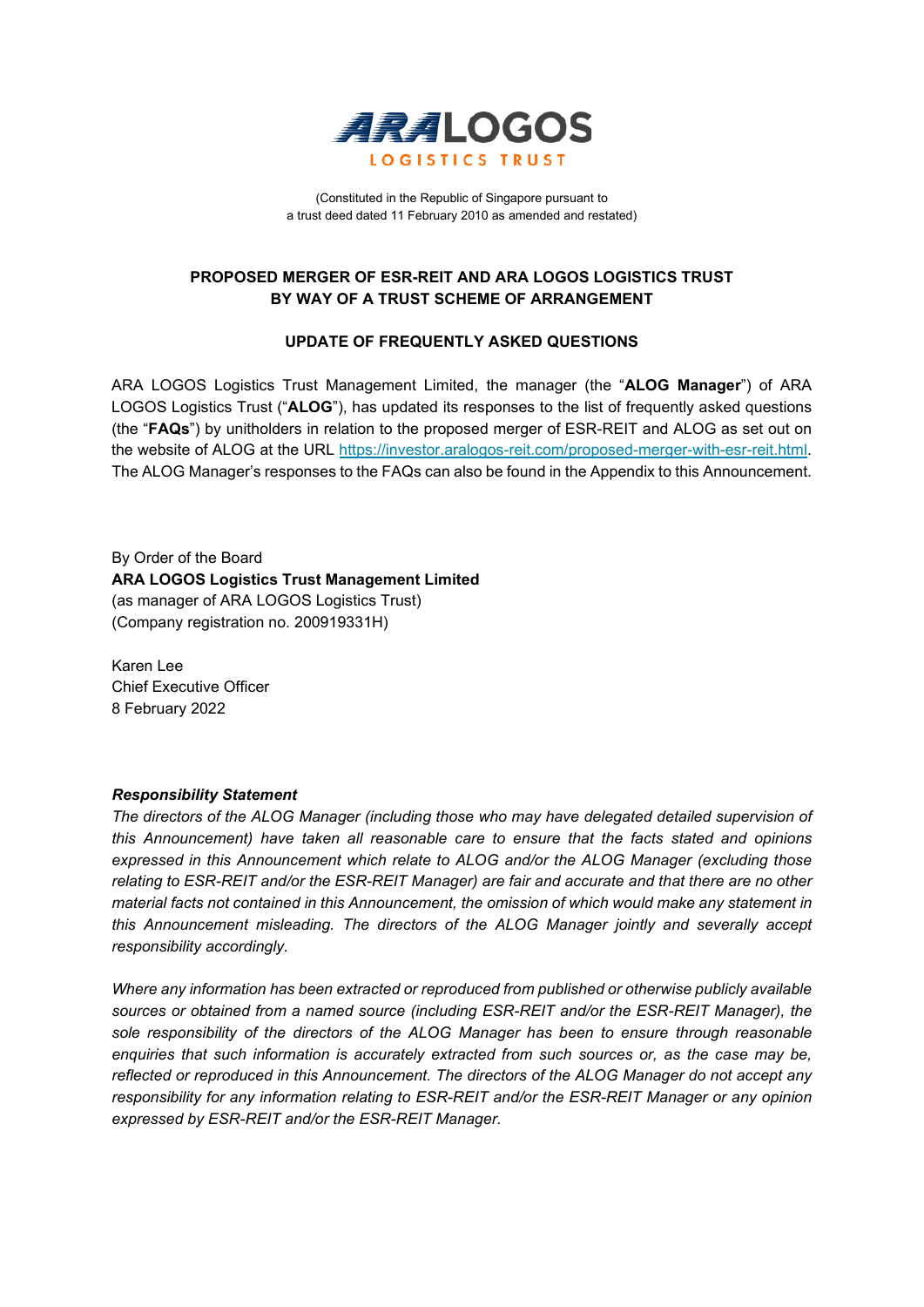#### **ABOUT ARA LOGOS LOGISTICS TRUST ("ALOG")**

Listed on the Singapore Exchange on 12 April 2010, ARA LOGOS Logistics Trust ("**ALOG**") is a real estate investment trust ("**REIT**") that invests in quality income-producing industrial real estate used for logistics purposes, as well as real estate-related assets in the Asia Pacific. ALOG is managed by ARA LOGOS Logistics Trust Management Limited.

As at 31 December 2021, ALOG's portfolio comprises 30 high quality logistics warehouse properties strategically located in established logistics clusters in Singapore and Australia as well as 49.5% and 40.0% stakes in the New LAIVS Trust and Oxford Property Fund respectively. The portfolio has a total gross floor area of approximately 1.0 million square metres and is valued at approximately  $\text{\$\$1.8}$  $\text{\$\$1.8}$  $\text{\$\$1.8}$  billion<sup>(1)</sup>.

For more information, please visit https://www.aralogos-reit.com.

#### **ABOUT ARA LOGOS LOGISTICS TRUST MANAGEMENT LIMITED**

ALOG is managed by ARA LOGOS Logistics Trust Management Limited (the "**Manager**"), a wholly-owned subsidiary of LOGOS and ARA Asset Management Limited ("**ARA**").

LOGOS is a dynamic and growing logistics specialist with operations across 10 countries in Asia Pacific. LOGOS' shareholders comprise ESR Group and its Founders, John Marsh and Trent Iliffe. LOGOS has circa 9 million sqm of property owned and under development, with a total completed value of over US\$18 billion, across 29 ventures, including ALOG. As a vertically integrated business, LOGOS manages every aspect of logistics real estate, from sourcing land or facilities, to undertaking development and asset management, on behalf of some of the world's leading global real estate investors.

ARA is part of the ESR Group (the "**Group**"), APAC's largest real asset manager powered by the New Economy and the third largest listed real estate investment manager globally. With US\$140 billion in gross AUM, our fully integrated development and investment management platform extends across key APAC markets, including China, Japan, South Korea, Australia, Singapore, India, New Zealand and Southeast Asia, representing over 95% of GDP in APAC, and also includes an expanding presence in Europe and the U.S. We provide a diverse range of real asset investment solutions and New Economy real estate development opportunities across our private funds business, which allow capital partners and customers to capitalise on the most significant secular trends in APAC. With 14 listed REITs managed by the Group and its associates. ESR is the largest sponsor and manager of REITs in APAC with a total AUM of US\$45 billion. Our purpose – *Space and Investment Solutions for a Sustainable Future* – drives us to manage sustainably and impactfully and we consider the environment and the communities in which we operate as key stakeholders of our business. Listed on the Main Board of The Stock Exchange of Hong Kong, ESR is a constituent of the FTSE Global Equity Index Series (Large Cap), Hang Seng Composite Index and MSCI Hong Kong Index.

For more information, please visit [https://www.esr.com,](https://www.esr.com/) [https://www.ara-group.com](https://www.ara-group.com/) and [https://www.logosproperty.com.](https://www.logosproperty.com/)

#### **For enquiries, please contact:**

**ARA LOGOS Logistics Trust Management Limited** Investor Relations Tel: +65 6428 7769 Email[: alog-ir@ara-logos.com](mailto:alog-ir@ara-logos.com)

<span id="page-1-0"></span><sup>1</sup> Portfolio value includes ALOG's 49.5% and 40.0% stakes in the New LAIVS Trust and Oxford Property Fund respectively. Excludes the Heron Property as the acquisition of the Heron Property was only completed on 11 January 2022.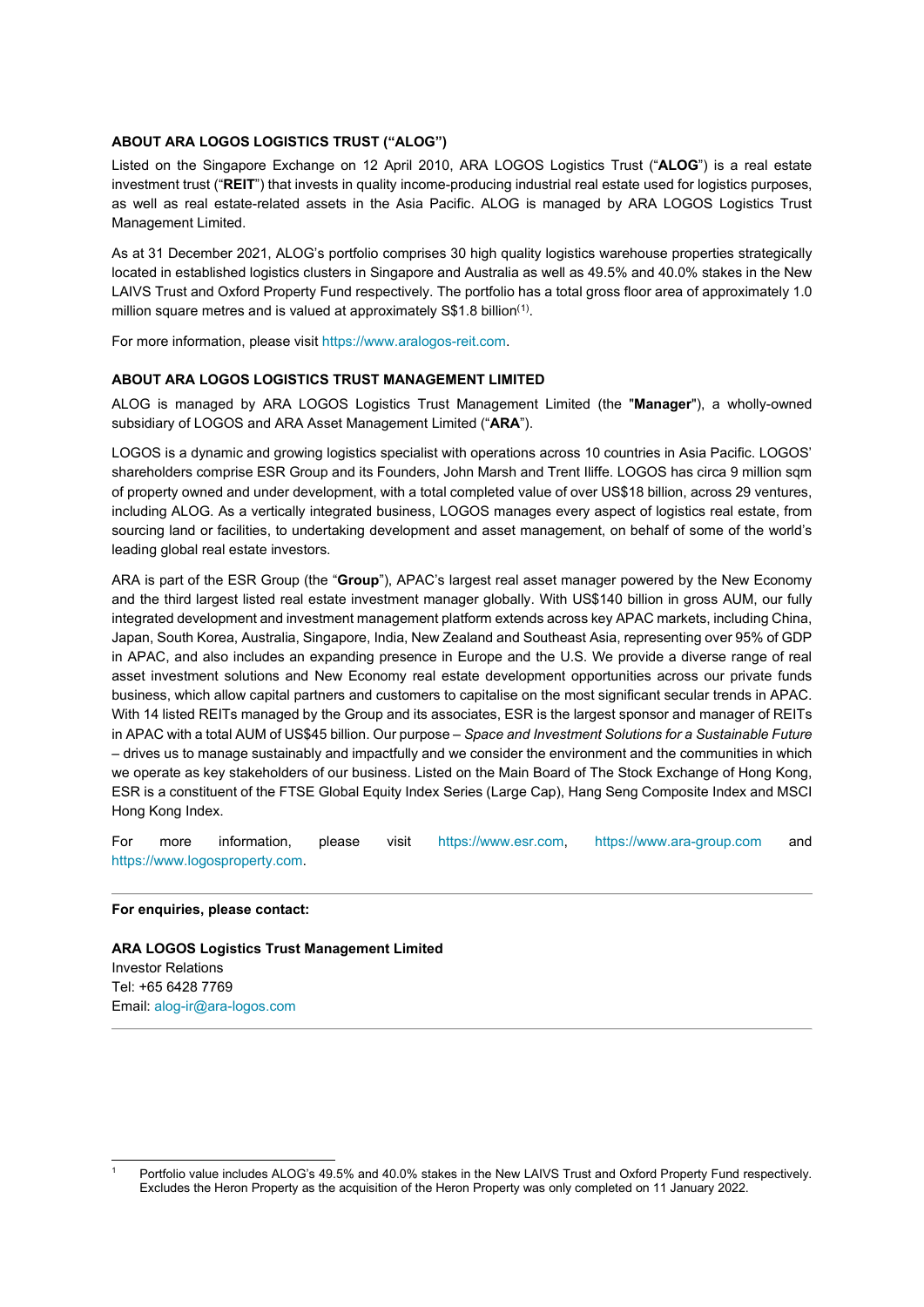#### **IMPORTANT NOTICE**

The value of units in ALOG ("**Units**") and the income derived from them, if any, may fall or rise. Units are not obligations of, deposits in, or guaranteed by, ARA LOGOS Logistics Trust Management Limited (as the manager of ALOG) (the "**Manager**") or any of its affiliates. An investment in Units is subject to investment risks, including the possible loss of the principal amount invested.

Investors should note that they will have no right to request the Manager to redeem or purchase their Units for so long as the Units are listed on Singapore Exchange Securities Trading Limited (the "**SGX-ST**"). It is intended that holders of Units may only deal in their Units through trading on the SGX-ST. The listing of the Units on the SGX-ST does not guarantee a liquid market for the Units. The past performance of ALOG is not necessarily indicative of the future performance of ALOG.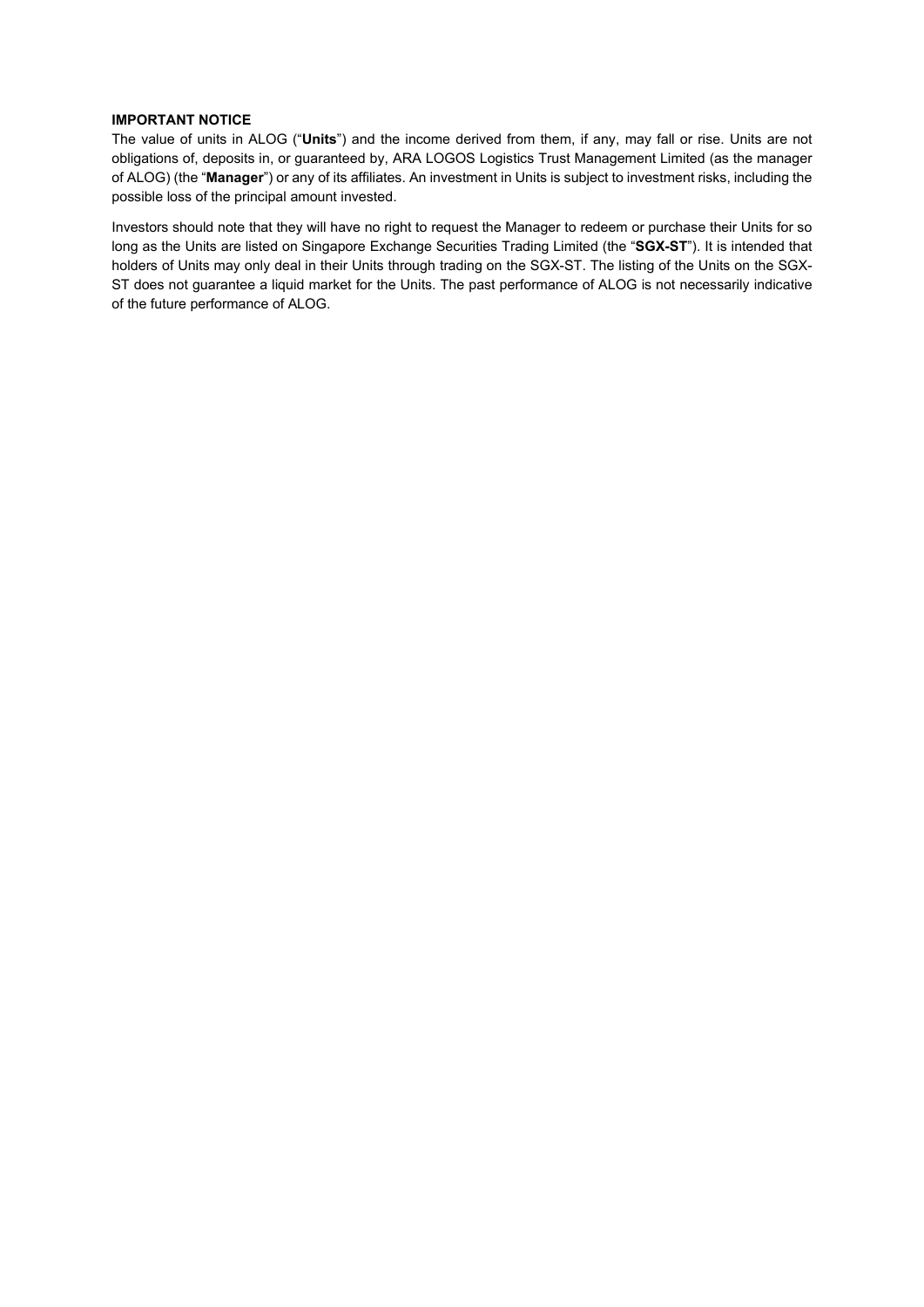*All capitalised terms, unless separately defined shall have the same meanings ascribed to them in the joint announcement issued by the ESR-REIT Manager and the ALOG Manager entitled "Proposed Merger of ESR-REIT and ARA LOGOS Logistics Trust by way of a Trust Scheme of Arrangement" dated 15 October 2021 (the "Joint Announcement") and the revised joint announcement issued by the ESR-REIT Manager and the ALOG Manager entitled "Proposed Merger of ESR-REIT and ARA LOGOS Logistics Trust by way of a Trust Scheme of Arrangement – Revision of Scheme Consideration" dated 22 January 2022 (the "Revised Joint Announcement").*

*The directors of the ALOG Manager (including those who may have delegated detailed supervision of this FAQ) have taken all reasonable care to ensure that the facts stated and opinions expressed in this FAQ (other than those relating to ESR-REIT and/or the ESR-REIT Manager) are fair and accurate and that there are no other material facts not contained in this FAQ, the omission of which would make any statement in this FAQ misleading. The directors of the ALOG Manager jointly and severally accept responsibility accordingly.*

*Where any information has been extracted or reproduced from published or otherwise publicly available sources or obtained from a named source (including ESR-REIT and/or the ESR-REIT Manager), the sole responsibility of the directors of the ALOG Manager has been to ensure through reasonable enquiries that such information is accurately extracted from such sources or, as the case may be, reflected or reproduced in this FAQ. The directors of the ALOG Manager do not accept any responsibility for any information relating to ESR-REIT and/or the ESR-REIT Manager or any opinion expressed by ESR-REIT and/or the ESR-REIT Manager.*

*Unitholders are encouraged to read this FAQ in conjunction with the Revised Joint Announcement and the revised scheme document (the "Revised Scheme Document") which will be issued in due course.* 

### **1. What is the transaction about?**

• This is a proposed merger of ALOG and ESR-REIT, to be effected through the acquisition of all the units of ALOG, by way of a trust scheme of arrangement.

### **2. What is the Revised Scheme Consideration?**

- The Revised Scheme Consideration has improved where for each ALOG Unit held, each ALOG Unitholder shall receive:
	- a. payment of S\$0.097 in cash; and
	- b. allotment and issuance of 1.7729 new ESR-REIT Units (Consideration Units) at an issue price of S\$0.4924 per ESR-REIT Unit

in accordance with the terms and conditions of the Amended and Restated Implementation Agreement.

- By way of illustration, an ALOG Unitholder will receive S\$97.00 in cash and 1,772 new ESR-REIT Units for every 1,000 ALOG Units held by it as at the Books Closure Date.
- ALOG Unitholders shall have the right to receive and retain the ALOG Permitted Distributions in addition to the Revised Scheme Consideration.
- The enlarged REIT will be known as ESR-LOGOS REIT or E-LOG.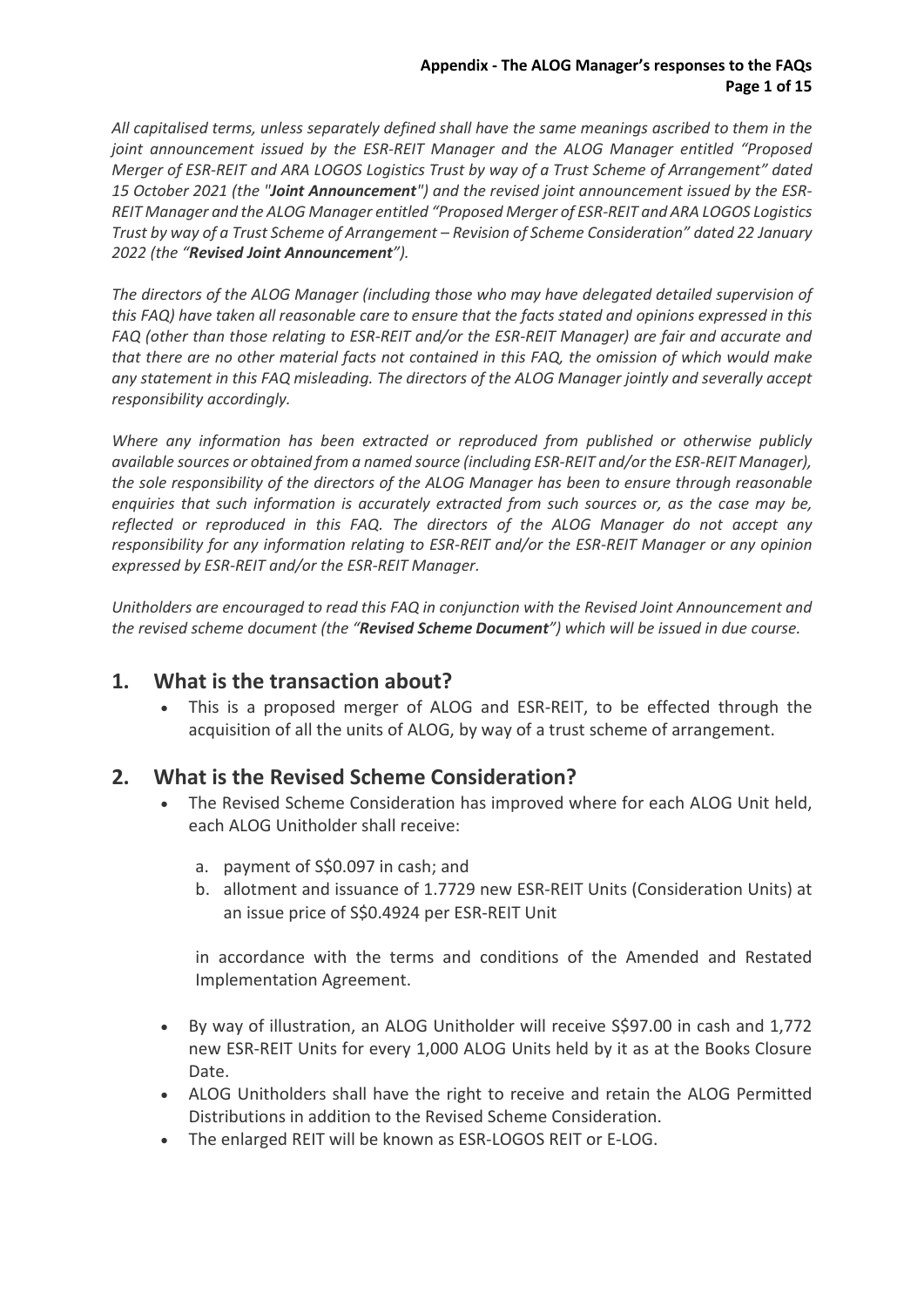• Please refer to table below for a comparison of the Revised Scheme Consideration versus the original Scheme Consideration.

#### **Comparison of Illustrative Scheme Consideration Value** (Based on 1 month VWAP of ESR-REIT units) Percentage **Original Proposal Revised Proposal** Change 1.7729 new ESR-REIT units 1.6765 new ESR-REIT units **Consideration Units** 5.8% **Illustrative Value of Consideration Units** S\$0.836 S\$0.791<sup>(a)</sup> 5.8% d using **IN VANAD for Ill**  $S$0.095<sup>(a)</sup>$ **Cash Consideration** S\$0.097  $2.1%$ **Illustrative Value of the**  $$$0.886^{(a)}$$ S\$0.933 5.3% **Scheme Consideration Historical Pro Forma DPU** 12.8% 8.2% **460 bps** Accretion(b) **Historical Pro Forma NAV**  $2.2%$ **310 bps** 5.3% Per Unit Accretion(c)

#### **Notes:**

- a) Based on net exchange ratio of 1.6765x and ESR-REIT 1 month volume weighted average price ("VWAP") per Unit of S\$0.4713 as at the Last Trading Date, plus cash consideration of S\$0.095 per ALOG unit.
- b) Based on ESR-LOGOS REIT's FY2020 pro forma DPU multiplied by the net exchange ratio and assuming that the Cash Consideration is reinvested at the 1 month VWAP of the ESR-REIT Units on the SGX-ST of S\$0.4713 as at the Last Trading Date. For the avoidance of doubt, the historical pro formas are for illustrative purposes only and are not intended to be nor shall they constitute projections or forecasts.
- c) Based on ESR-LOGOS REIT's FY2020 pro forma NAV multiplied by the net exchange ratio and assuming that the Cash Consideration is reinvested at the 1 month VWAP of the ESR-REIT Units on the SGX-ST of S\$0.4713 as at the Last Trading Date. For the avoidance of doubt, the historical pro formas are for illustrative purposes only and are not intended to be nor shall they constitute projections or forecasts.

### **3. How was the Revised Scheme Consideration determined?**

- As set out in the Revised Joint Announcement, the Revised Scheme Consideration was determined based on commercial negotiations between the ALOG Manager and the ESR-REIT Manager
- Factors considered in arriving at the Revised Scheme Consideration (by determining the exchange ratio) include (without limitation):
	- a. the commercial rationale of the Merger (as set out in section 3 of the Revised Joint Announcement, the scheme document issued by the ALOG Manager dated 5 January 2022 and the Joint Announcement);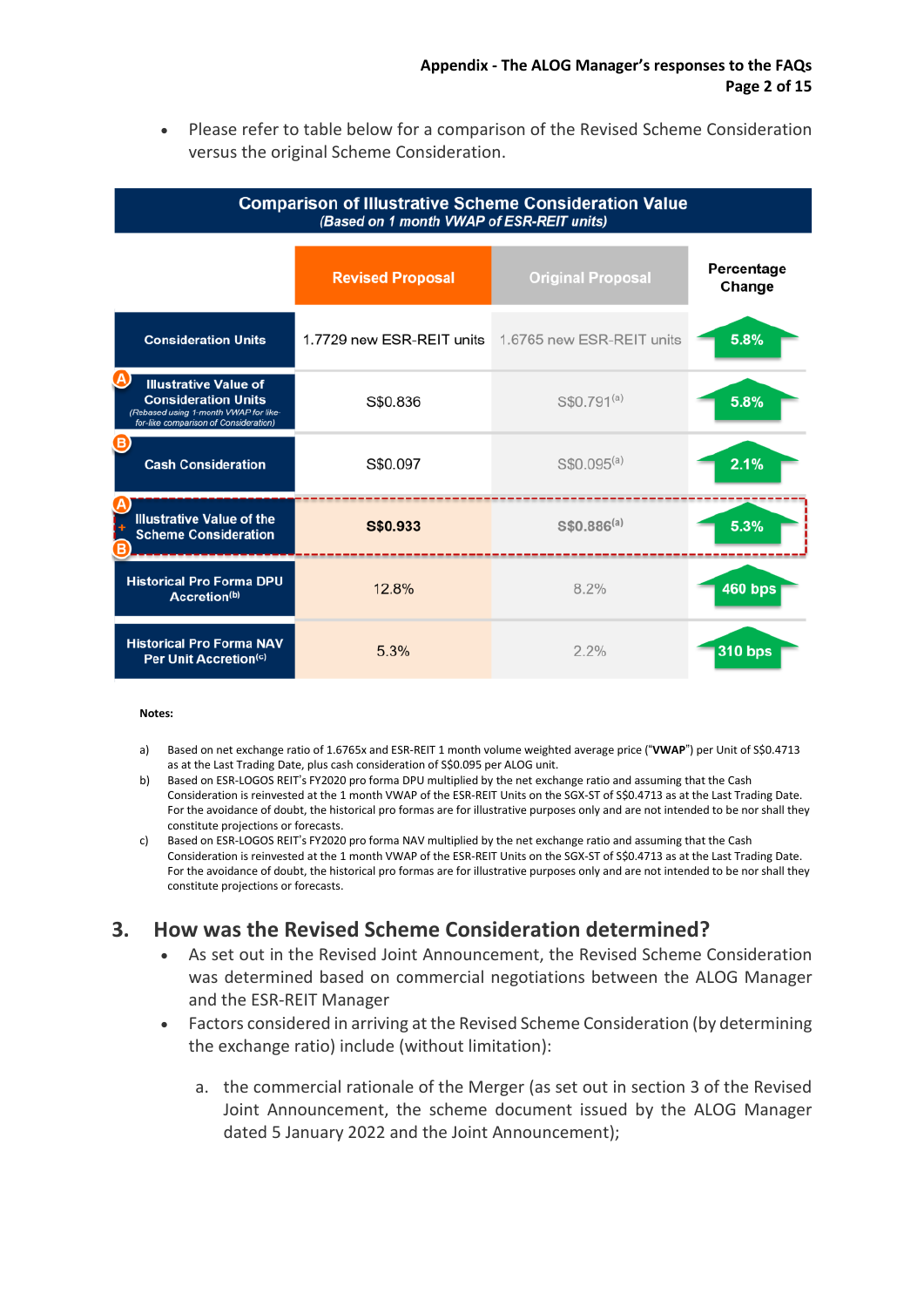- b. a strong conviction that the Merger is the best way forward for both ALOG and ESR-REIT as it would combine two best-in-class platforms to form a leading New Economy APAC S-REIT;
- c. the quality of ALOG's portfolio, the robustness and strong demand of the overall Australian market, in particular the logistics sector, which continues to see strong demand growth and cap rate compression;
- d. the historical relative trading prices of ALOG Units and ESR-REIT Units;
- e. balancing the respective financial impact to ALOG Unitholders and ESR-REIT Unitholders from DPU and NAV per unit accretion and dilution perspectives on a pro forma FY2020 basis;
- f. the gearing of the combined REIT post-Merger; and
- g. other factors previously set out in the scheme document issued by the ALOG Manager dated 5 January 2022 and the Joint Announcement.
- The ALOG Manager would like to emphasise that this proposed transaction is intended as a merger and not a complete sell-out of ALOG and/or its underlying assets. As such, the relative valuations of ALOG and ESR-REIT would need to be balanced from the perspectives of their respective unitholders. If the Merger is approved, ALOG Unitholders will continue to be invested in the existing portfolio of ALOG assets, which will be part of the enlarged ESR-REIT, while crystalising part of their investment returns in cash.

# **4. How does the Revised Scheme Consideration compare with the historical trading prices of ALOG Units?**

- As the spot price of a stock at any given time may be subject to market fluctuations and wider macro events, we have benchmarked the reference price for ESR-REIT units with the 1 month VWAP per unit price to better reflect the traded price of each ESR-REIT unit for the 1 month prior to 15 October 2021, being the date of the Joint Announcement.
- The illustrative value of the Revised Scheme Consideration is S\$0.933 per ALOG Unit. This is calculated based on the aggregate of the Revised Cash Consideration of S\$0.097 and the implied value of the Consideration Units (i.e. 1.7729 new ESR-REIT Units) based on the 1 month VWAP per ESR-REIT Unit prior to the Joint Announcement.
- We would like to reiterate to ALOG Unitholders that
	- a. The illustrative value of the improved Scheme Consideration of S\$0.933 is 5.3% higher than the previous offer when compared on a like-for-like basis
	- b. The illustrative value per ALOG Unit also represents a premium of 0.5 31.2% when compared to ALOG's 1-month to 12-month VWAP. This also represents a 37.6% premium to ALOG's NAV<sup>5</sup> which is the highest premium paid for any precedent S-REIT merger and S-REIT privatisations<sup>6</sup>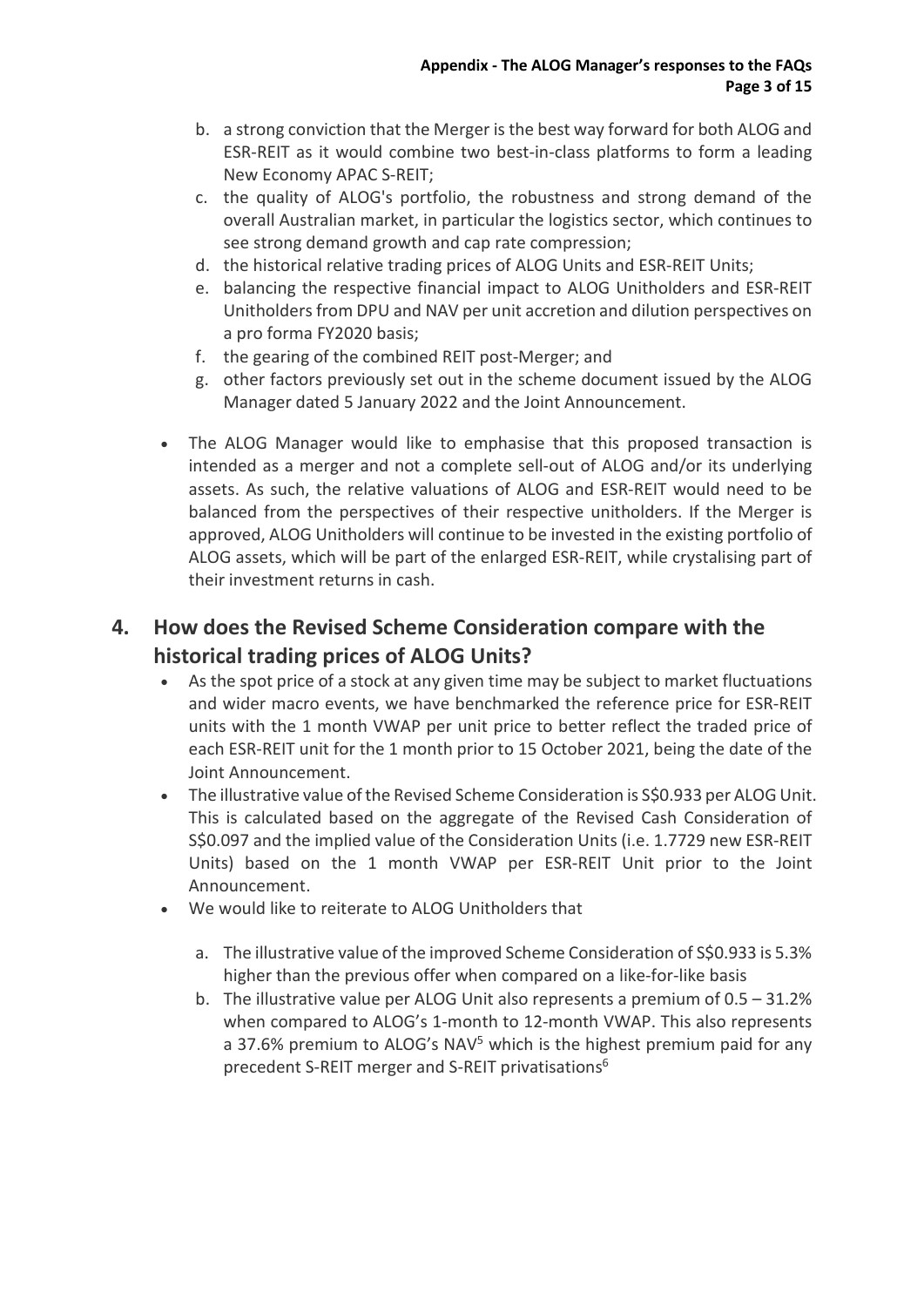

#### **Notes:**

- a) Market data as of the Last Trading Date.
- b) Based on net exchange ratio of 1.7729x and ESR-REIT 1 month VWAP per Unit as at the Last Trading Date, plus cash consideration of S\$0.097 per ALOG unit.
	- c. Historical Pro Forma FY2020 DPU accretion to ALOG Unitholders increases significantly from 8.2% (original Scheme Consideration) to 12.8% (Revised Scheme Consideration) and Historical Pro Forma FY2020 NAV per unit accretion to ALOG Unitholders increases from 2.2% (original Scheme Consideration) to 5.3% (Revised Scheme Consideration).
- We would also encourage unitholders to consider the merits of the proposed transaction holistically, taking into account the longer term value creation objectives.

# **5. Is the Merger proposed to mitigate the conflicts of interests resulting from the Proposed ARA Acquisition?**

- Both the ALOG Manager and the ESR-REIT Manager believe the Merger will be mutually beneficial to both sets of unitholders with the key objective to reposition two leading REITs to form a leading New Economy APAC S-REIT with the largest New Economy pipeline in APAC.
- The Proposed ARA Acquisition was completed on 20 January 2022. Accordingly, the ESR Group is now an indirect majority controlling shareholder of the LOGOS Group. Following the completion of the Proposed ARA Acquisition, both ESR-REIT and ALOG will share a common sponsor, and have overlapping mandates.
- Since ESR-REIT and ALOG have overlapping mandates, conflicts of interest may inevitably arise which may negatively impact both REITs. In the absence of the proposed Merger, both ESR-REIT and ALOG will have to compete for the common pipeline of new assets and operational and financial resources from the ESR Group and will also be competing against each other for new assets and tenants from third parties.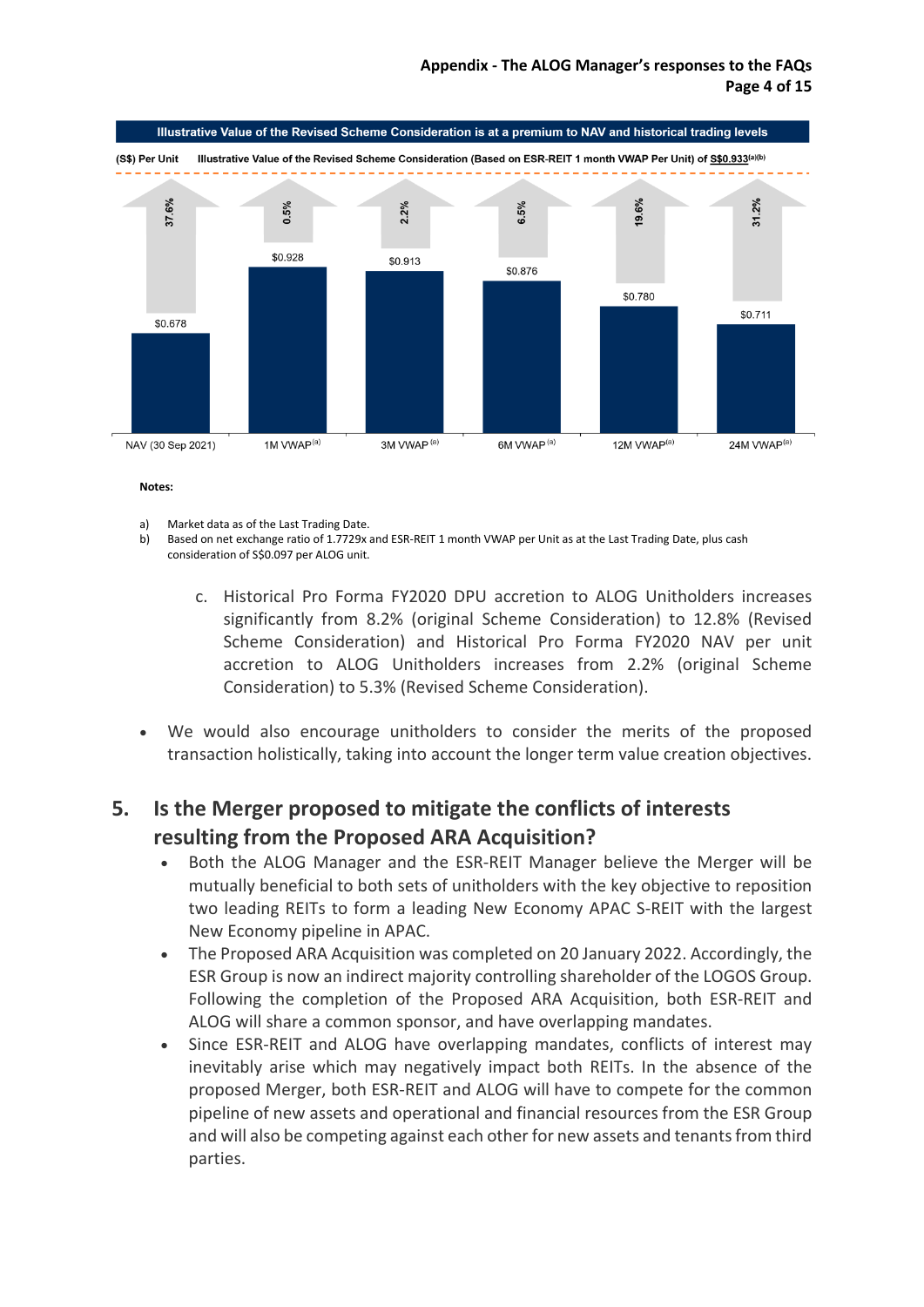- If ESR-REIT and ALOG were to continue to operate independently, the ESR Group would have to split its resources to support two REITs with overlapping investment mandates. Over time, both ESR-REIT and ALOG may not be able to fully leverage the ESR Group's resources for sustainable growth and would have to compete for the same pool of resources from the ESR Group or even for the same third-party assets.
- The ALOG Manager would also like to highlight that other alternative options such as a direct sale of portfolio assets and a sale of the ALOG Manager to a third-party may not be optimal for the following reasons:
	- a. **Premium to NAV:** ALOG was trading at more than 30 per cent premium to its  $NAV<sup>1</sup>$  $NAV<sup>1</sup>$  $NAV<sup>1</sup>$ , a divestment of the underlying portfolio may not have achieved a similar premium to the NAV and it would also result in ALOG Unitholders ceasing to have an interest in the returns from being invested in the existing portfolio of assets;
	- b. **Associated costs and financing constraints:** Potential acquirers of the portfolio assets may require acquisition debt financing, which amount could be limited by the asset valuations of the underlying assets. In addition, direct divestment of portfolio assets could result in additional costs relating to stamp duties (for acquirers), and potential tax liability for ALOG;
	- c. **Limited buyer pool:** The Singapore industrial market is highly regulated, especially for industrial assets located on JTC industrial land. Notably, ALOG's entire portfolio of Singapore assets sits on JTC land. As there are stringent qualifying criteria imposed on buyers of such properties, the pool of potential buyers is likely limited to end-users and entities which hold capital markets services licences; and
	- d. If the ESR Group were to sell the ALOG Manager to a third party, ALOG Unitholders would cease to have access to the potential pipeline of New Economy assets of more than US\$59 billion<sup>2</sup> from the ESR Group, being the largest in APAC.
- The Merger will address the issue of overlapping mandates in relation to asset pipeline, tenant and operational network, and financial resources and safeguard the interests of unitholders of both REITs. At the same time, the Merger will create a win-win outcome for both sets of unitholders as ESR-LOGOS REIT will have access to the ESR Group's assets of more than US\$59 billion<sup>2</sup> in New Economy pipeline and US\$10 billion3 work-in-progress development pipeline in an increasingly scarce environment for quality logistics properties.

## **6. What is the rationale of this Merger?**

• As set out in paragraph 2.4 of the Letter to ALOG Unitholders in the scheme document issued by the ALOG Manager dated 5 January 2022 and section 3 of the Revised Joint Announcement, the proposed Merger is expected to create a leading New Economy APAC S-REIT (amongst the top 10 largest S-REITs by free float market capitalisation), with access to a pipeline of more than US\$59 billion[2](#page-16-1) New Economy assets and US\$10 billion[3](#page-16-2) work-in-progress development pipeline from its sponsor, the ESR Group.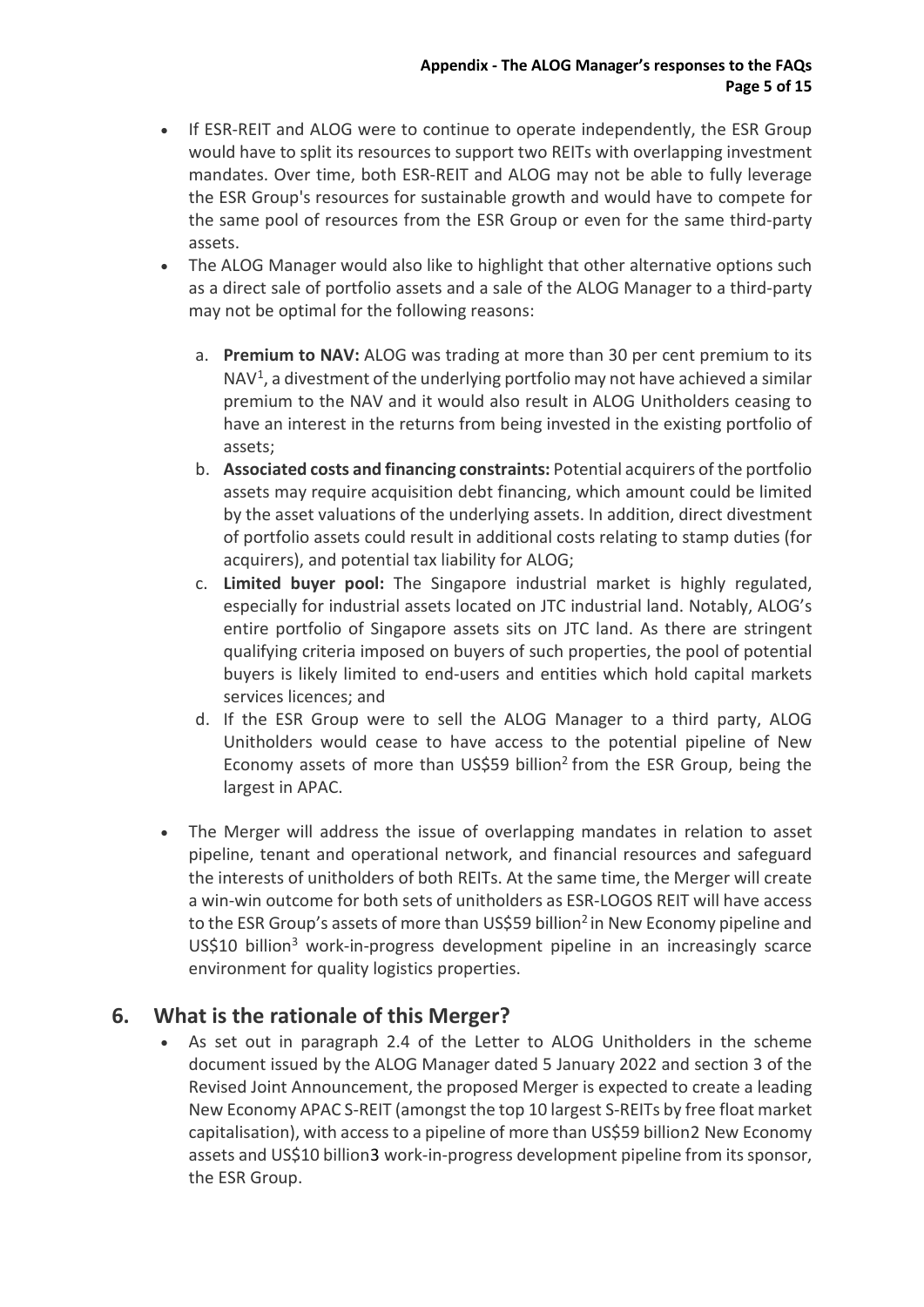• ALOG Unitholders may wish to consider the following:

### a. **Financial benchmarking of the illustrative value of the Revised Scheme Consideration**

- The illustrative value of the Revised Scheme Consideration, being S\$0.93[34](#page-16-3) per ALOG Unit, represents a premia of 0.5%, 2.2%, 6.5%, 19.6% and 31.2% over the one (1)-month VWAP (S\$0.928), three (3)-month VWAP (S\$0.913), six (6)-month VWAP (S\$0.876), 12-month VWAP (S\$0.780) and 24-month VWAP (S\$0.711) per ALOG Unit prior to 15 October 2021, being the Joint Announcement Date.
- It also represents a 37.6% premium to ALOG's NAV<sup>[5](#page-16-4)</sup> which is the highest premium paid for any precedent S-REIT merger and S-REIT privatisation<sup>[6](#page-16-5)</sup> and reflects the high quality of ALOG's logistics assets.

### b. **Value accretive to ALOG Unitholders on a historical pro forma basis**

 DPU accretion of 12.8% and NAV accretion of 5.3% for ALOG Unitholders on a pro forma FY2020 basis based on the Revised Scheme Consideration. The DPU accretion of 12.8% on a pro forma FY2020 basis is the highest amongst the five (5) completed S-REIT mergers since 2018[7.](#page-16-6)

#### c. **Leverage on Sponsor's fully integrated platform and global tenant network**

- As set out in paragraph 2.4(b) of the Letter to ALOG Unitholders in the scheme document issued by the ALOG Manager dated 5 January 2022, ESR-LOGOS REIT will be sponsored by ESR Group, the largest Asia Pacific real estate fund manager with the largest assets under management ("**AUM**") in Asia Pacific, and leverage on the enlarged ESR Group's fully integrated New Economy focus platform, the largest amongst S-REIT sponsors (by AUM) and reap the following benefits:
	- Access to the Sponsor's global tenant network;
	- Expanded operational expertise, scale and network;
	- De-risk new market entry into key Asia Pacific markets such as Southeast Asia, China, Japan, South Korea and India where the Sponsor has market leading presence;
	- **IMPROVED 19** Improved deal sourcing network;
	- Explore potential partnership opportunities for new acquisitions; and
	- Leverage on the Sponsor's capital sourcing network and capital commitment to ESR-LOGOS REIT to fund growth.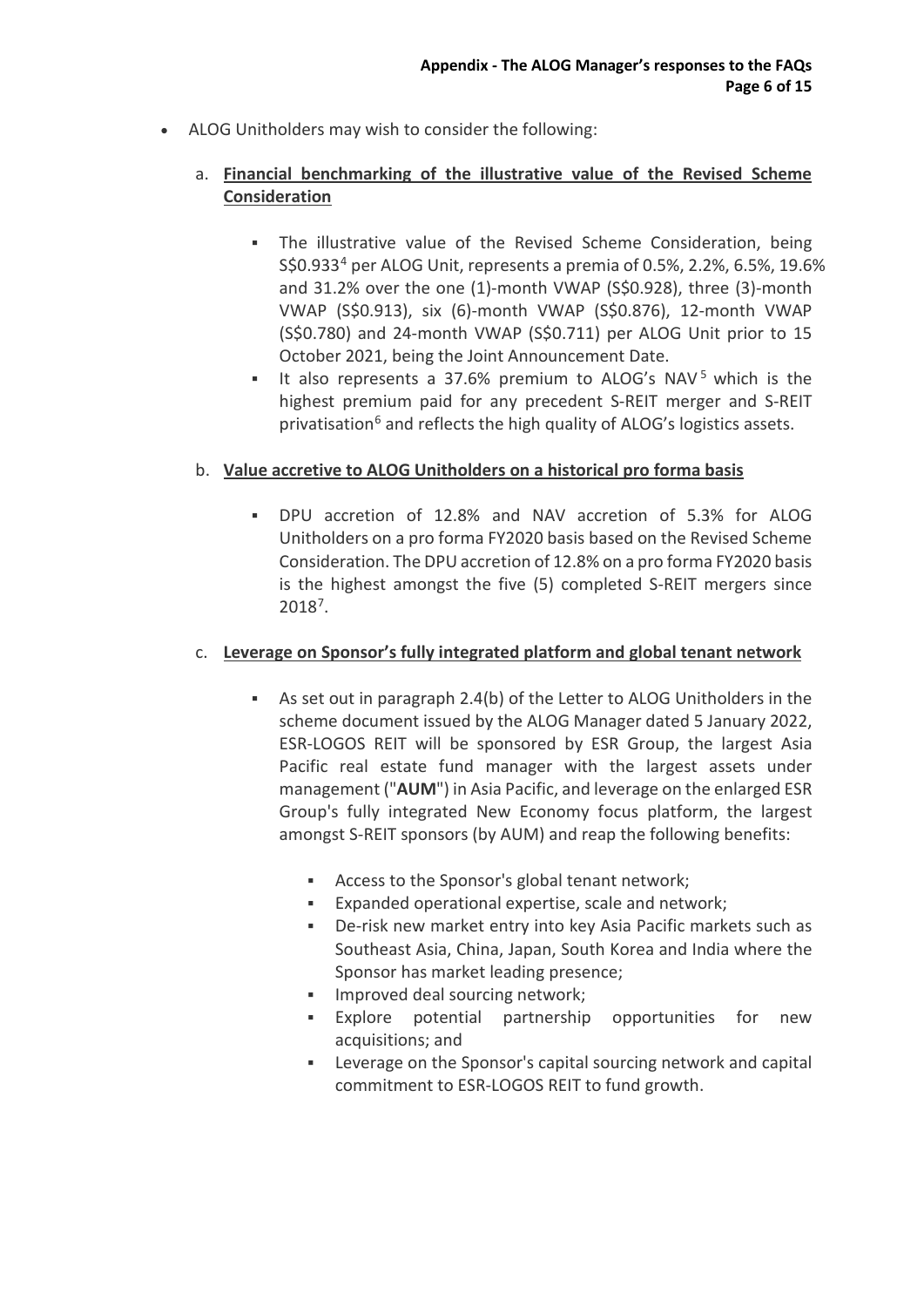### d. **Enhanced growth trajectory with access to the largest New Economy AUM in APAC**

- As set out in paragraph 2.4(c) of the Letter to ALOG Unitholders in the scheme document issued by the ALOG Manager dated 5 January 2022, ESR-LOGOS REIT will have access to the largest New Economy pipeline and the largest work-in-progress development pipeline in APAC amongst S-REITs.
	- ESR-LOGOS REIT will be able to access to ESR Group's assets of more than US\$59 billion<sup>2</sup> in New Economy pipeline and US\$10 billion<sup>3</sup> work-in-progress development pipeline in an increasingly scarce environment for quality logistics assets.
	- An initial pipeline of approximately US\$2 billion of visible and executable within the next  $12 - 18$  months New Economy pipeline in APAC is available from the ESR Group, which will accelerate ESR-LOGOS REIT's growth as a leading New Economy APAC S-REIT.
	- **Both the ESR Group and the LOGOS Group have historically** demonstrated strong commitment in delivering quality assets to ESR-REIT Unitholders and ALOG Unitholders.
	- Enlarged portfolio also comes with embedded organic growth opportunities such as ongoing asset enhancement initiatives "(**AEIs**") at ESR-REIT and other renewable energy projects.

### e. **Creating a top 10 S-REIT by free float**

- As set out in paragraph 2.4(d) of the Letter to ALOG Unitholders in the scheme document issued by the ALOG Manager dated 5 January 2022, ESR-LOGOS REIT is expected to become among the top 10 largest REITs in Singapore with a free float market capitalisation of  $S\$ 2.5 billion<sup>[8](#page-16-7)</sup> and total assets of  $S$5.4$  billion<sup>9</sup>, respectively.
	- The enlarged scale of the combined portfolio will enhance the Enlarged REIT's visibility within the S-REIT universe, providing better access to competitive sources of capital and enjoy greater funding flexibility.
	- Greater visibility and scale provide key benefits including:
		- a. Higher trading liquidity;
		- b. A larger weightage in the FTSE EPRA Nareit Global Developed Index;
		- c. Larger institutional investor base;
		- d. Increased analyst coverage; and
		- e. Potential future index inclusion, which could lead to a positive re-rating of ESR-LOGOS REIT's unit price, benefiting all unitholders of ESR-LOGOS REIT.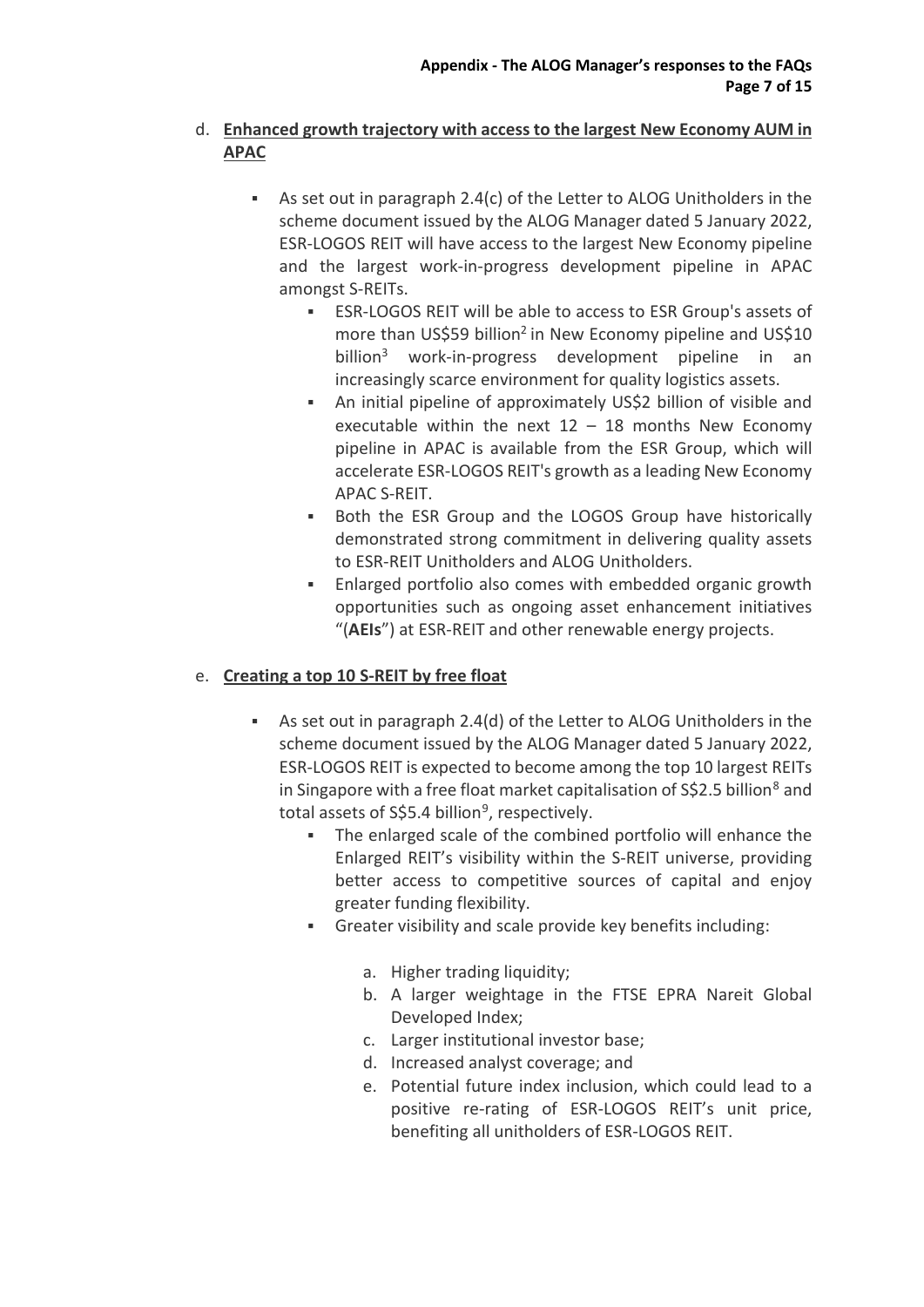### f. **Enlarged portfolio with enhanced flexibility, ability to drive growth and ESG offerings which will:**

- Provide increased capacity to undertake larger transactions, AEIs and development projects as well as increased debt headroom and flexibility to perform portfolio re-balancing;
- **IMPROVE ALOG's offering given multiple asset locations options for** third-party logistics / e-commerce tenants;
- Improve tenant diversification with high-quality tenants and reduced concentration risk, with ESR-LOGOS REIT's top 10 tenants' contribution to gross rental income ("GRI") decreasing to 26.3%<sup>[10](#page-16-9)</sup> and no single tenant accounting for more than  $4.6\%$ <sup>[11](#page-16-10)</sup> of ESR-LOGOS REIT's GRI on a pro forma basis; and
- Enhance ESR-LOGOS REIT's environment, social and governance offerings with continued commitments towards sustainable operations and responsible investments.
- The ALOG Independent Directors have evaluated the Revised Scheme Consideration and the rationale and benefits of the Merger and have, subject to the updated opinion of the ALOG IFA in relation to the revised financial terms of the Scheme (to be set out in the Revised Scheme Document and in the absence of a competing offer, preliminarily recommended that ALOG Unitholders vote in favour of the Merger.
- The updated ALOG IFA's opinion, as well as the final recommendation of the ALOG Independent Directors, will be set out in the Revised Scheme Document to be despatched by ALOG in due course. ALOG Unitholders are advised to refrain from taking any action in relation to their ALOG units which may be prejudicial to their interests until they or their advisers have considered the information and the recommendations of the ALOG Independent Directors as well as the advice of the ALOG IFA set out in the Revised Scheme Document.

|                             | <b>Description</b>                                                                                                                                                                    |
|-----------------------------|---------------------------------------------------------------------------------------------------------------------------------------------------------------------------------------|
| <b>Period of assessment</b> | Based on the FY2020 Audited Financial Statements<br>for both ALOG and ESR-REIT assuming that the<br>Merger occurred on 1 January 2020                                                 |
|                             | <b>Pro forma adjustment – corporate actions</b> The following corporate actions undertaken by ALOG<br>and ESR-REIT in FY2021 are assumed to have been<br>completed on 1 January 2020: |
|                             | <b>FY2021 ESR-REIT Acquisitions</b><br>$\bullet$                                                                                                                                      |
|                             | <b>FY2021 ESR-REIT Divestments</b>                                                                                                                                                    |
|                             | <b>ESR-REIT EFR</b>                                                                                                                                                                   |
|                             | <b>FY2021 ALOG Acquisitions</b>                                                                                                                                                       |
|                             | <b>FY2021 ALOG Divestments</b>                                                                                                                                                        |

# **7. What were the key assumptions used in arriving at the historical pro forma FY2020 DPU accretion of 12.8% to ALOG unitholders?**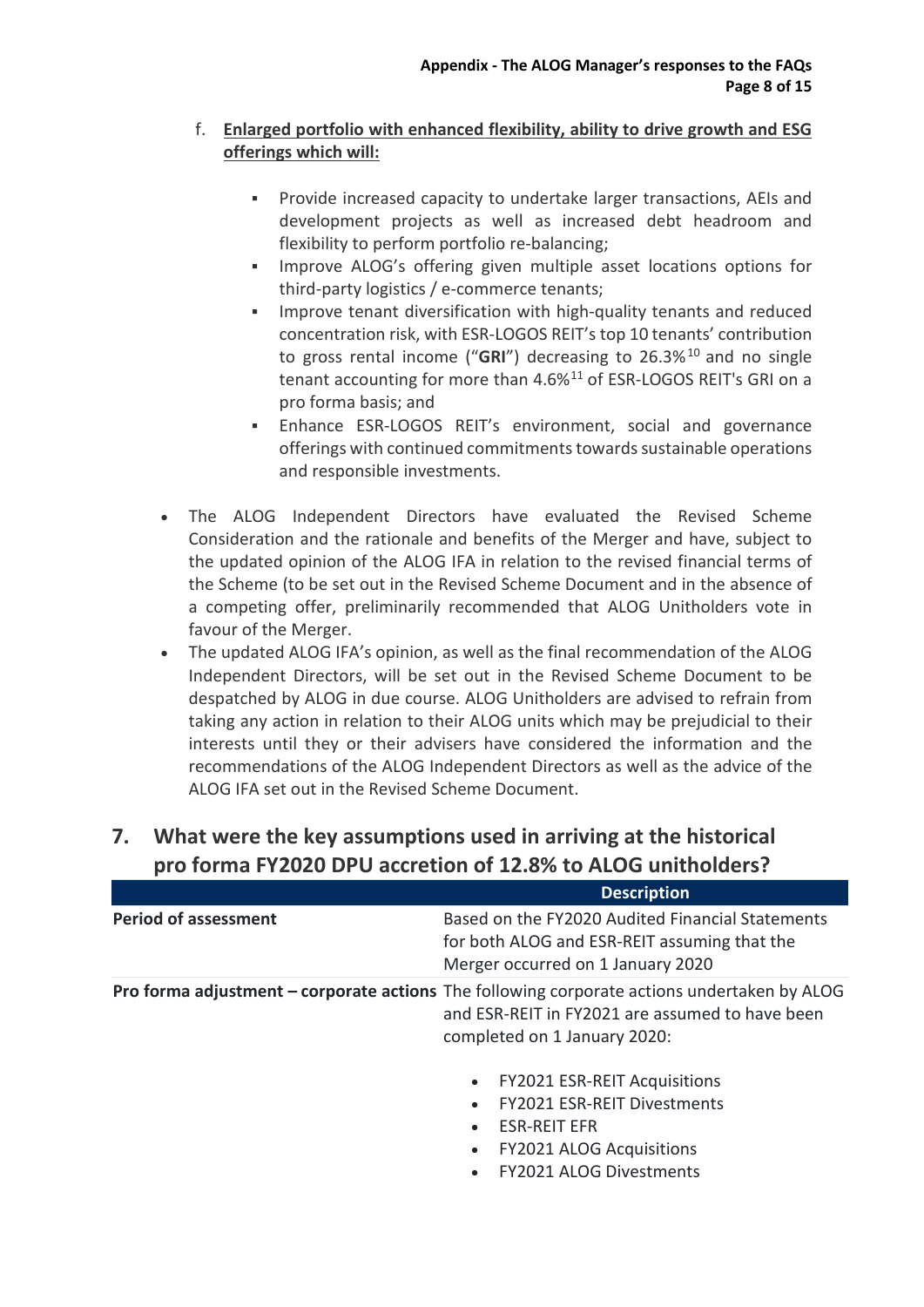|                                                                      | <b>Description</b>                                                                                                                                                                                                                                                                                                                                                                                                                                                                                                                                                                                     |
|----------------------------------------------------------------------|--------------------------------------------------------------------------------------------------------------------------------------------------------------------------------------------------------------------------------------------------------------------------------------------------------------------------------------------------------------------------------------------------------------------------------------------------------------------------------------------------------------------------------------------------------------------------------------------------------|
|                                                                      | <b>ALOG EFR</b>                                                                                                                                                                                                                                                                                                                                                                                                                                                                                                                                                                                        |
|                                                                      | (each as defined in the Revised Joint Announcement)                                                                                                                                                                                                                                                                                                                                                                                                                                                                                                                                                    |
| Pro forma adjustment - asset<br>management and trustee fee structure | Replaced with ESR-REIT management and trustee fee<br>structure                                                                                                                                                                                                                                                                                                                                                                                                                                                                                                                                         |
| <b>Scheme consideration</b>                                          | S\$140.7 million in cash; and                                                                                                                                                                                                                                                                                                                                                                                                                                                                                                                                                                          |
|                                                                      | Issuance of approximately 2,571.1 million new ESR-<br><b>REIT units</b>                                                                                                                                                                                                                                                                                                                                                                                                                                                                                                                                |
|                                                                      | ALOG borrowings and perpetual securities Existing borrowings, related interest rate swaps and<br>outstanding perpetual securities are replaced with<br>new banking facilities of approximately S\$618.7<br>million (at a weighted average "all-in" finance cost of<br>2.25% per annum) and S\$251.5 million of new<br>perpetual securities (at an illustrative coupon rate of<br>4.50% per annum).                                                                                                                                                                                                     |
| <b>Upfront land premium</b>                                          | Approximately S\$87.9 million to be paid to JTC at<br>completion of merger funded by new banking<br>facilities at a weighted average "all-in" finance cost<br>of 2.25% per annum.                                                                                                                                                                                                                                                                                                                                                                                                                      |
|                                                                      | Note: Under JTC's prevailing terms and conditions,<br>the existing land rental payment scheme will be<br>converted to an upfront payment scheme. Payment<br>of the land premium results in net savings after<br>accounting for reduction in land rent and additional<br>finance costs; contributing to the 12.8% DPU<br>accretion. The actual upfront land premium is subject<br>to JTC's confirmation. Accordingly, the actual upfront<br>land premium may differ from the estimated upfront<br>land premium amount of S\$87.9 million which is<br>based on the ESR-REIT Manager's current estimates. |
| <b>Acquisition fees</b>                                              | Approximately S\$15.9 million to be paid via the<br>issuance of approximately 32.3 million new ESR-REIT<br>units based on illustrative issue price of S\$0.4924 per<br>ESR-REIT unit.                                                                                                                                                                                                                                                                                                                                                                                                                  |
| <b>Transaction fees</b>                                              | Professional fees, stamp duty and other fees and<br>expenses of approximately S\$32.9 million to be<br>funded by new banking facilities at a weighted<br>average "all-in" finance cost of 2.25% per annum.                                                                                                                                                                                                                                                                                                                                                                                             |

Unitholders should note that the aforementioned assumptions exclude any other operational and trust level savings or potential synergies from the Merger.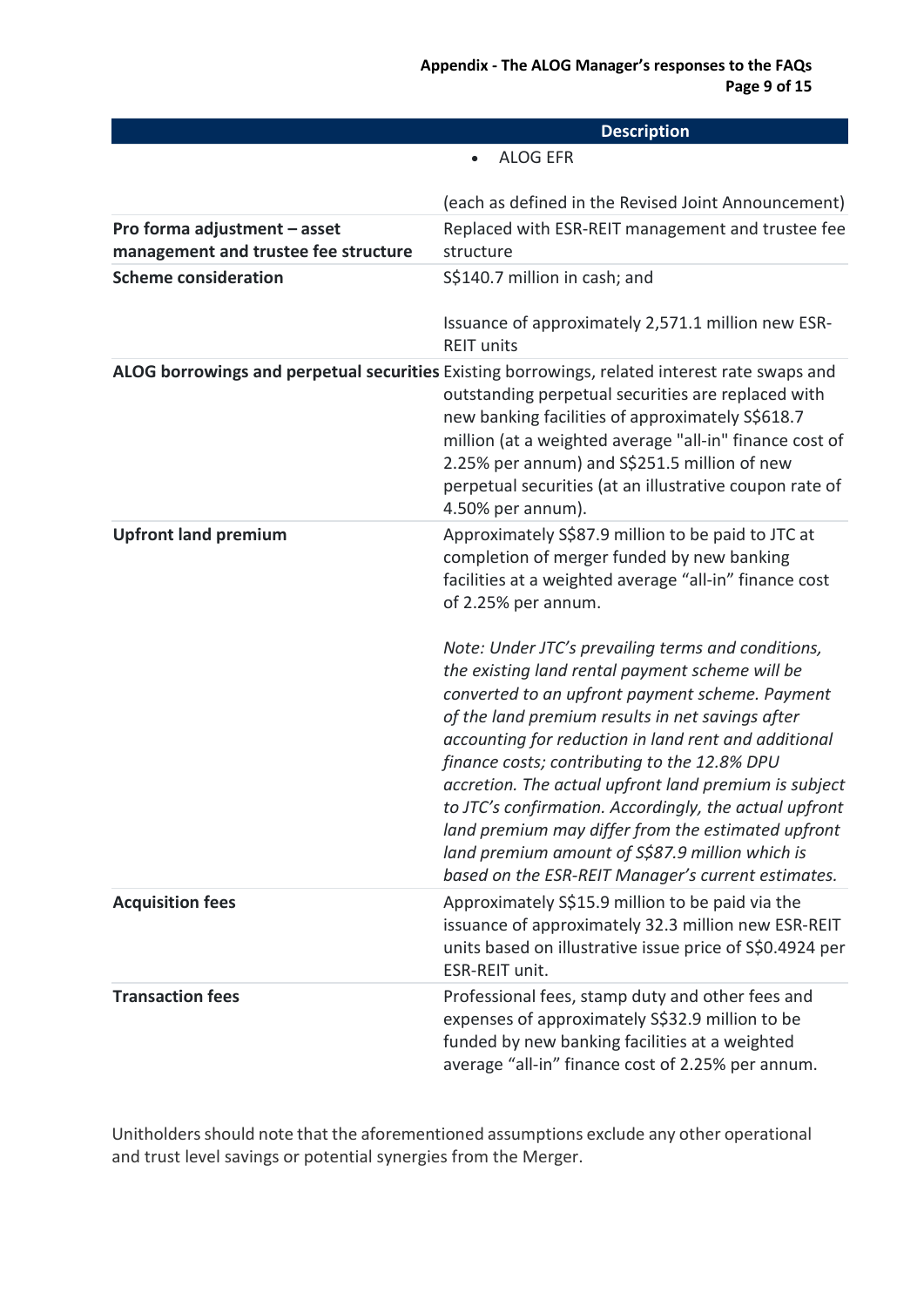Please refer to Schedule 1 of the Revised Joint Announcement for further information.

# **8. What were the key assumptions used in arriving at the historical pro forma FY2020 NAV per unit accretion of 5.3% to ALOG unitholders?**

|                                                      | <b>Description</b>                                                                                                                                                                                                                                                                                                                                                                                                                                          |
|------------------------------------------------------|-------------------------------------------------------------------------------------------------------------------------------------------------------------------------------------------------------------------------------------------------------------------------------------------------------------------------------------------------------------------------------------------------------------------------------------------------------------|
| <b>Period of assessment</b>                          | Based on the FY2020 Audited Financial Statements for both ESR-REIT<br>and ALOG assuming that the Merger occurred on 31 December 2020                                                                                                                                                                                                                                                                                                                        |
| Pro forma adjustment -<br>corporate actions          | The following corporate actions undertaken by ESR-REIT and ALOG<br>in FY2021 are assumed to have been completed on 31 December<br>2020:<br><b>FY2021 ESR-REIT Acquisitions</b><br>$\bullet$<br><b>FY2021 ESR-REIT Divestments</b><br>$\bullet$<br><b>ESR-REIT EFR</b><br>$\bullet$<br><b>FY2021 ALOG Acquisitions</b><br>$\bullet$<br><b>FY2021 ALOG Divestments</b><br>$\bullet$<br><b>ALOG EFR</b><br>(each as defined in the Revised Joint Announcement) |
| Pro forma adjustment -<br><b>Property valuations</b> | Following properties revalued to latest actual independent<br>valuations as at 30 September 2021:<br><b>ESR-REIT Real Properties;</b><br>٠<br><b>EALP Real Properties;</b><br>$\bullet$<br>ALOG Real Properties; and<br>$\bullet$<br>ALOG Fund Real Properties <sup>12</sup><br>$\bullet$                                                                                                                                                                   |
| <b>Scheme consideration</b>                          | S\$140.7 million in cash; and<br>Issuance of approximately 2,571.1 million new ESR-REIT units                                                                                                                                                                                                                                                                                                                                                               |
| <b>ALOG borrowings and</b><br>perpetual securities   | Existing borrowings, related interest rate swaps and perpetual<br>securities outstanding are replaced with new banking facilities of<br>approximately S\$618.7 million at a weighted average "all-in" finance<br>cost of 2.25% per annum and S\$251.5 million of new perpetual<br>securities at an illustrative coupon rate of 4.50% per annum.                                                                                                             |
| <b>Acquisition fees</b>                              | Approximately S\$15.9 million to be paid via the issuance of<br>approximately 32.3 million new ESR-REIT units based on illustrative<br>issue price of S\$0.4924 per ESR-REIT unit.                                                                                                                                                                                                                                                                          |
| <b>Transaction fees</b>                              | Professional fees, stamp duty and other fees and expenses of<br>approximately S\$32.9 million to be funded by new banking facilities<br>at a weighted average "all-in" finance cost of 2.25% per annum.                                                                                                                                                                                                                                                     |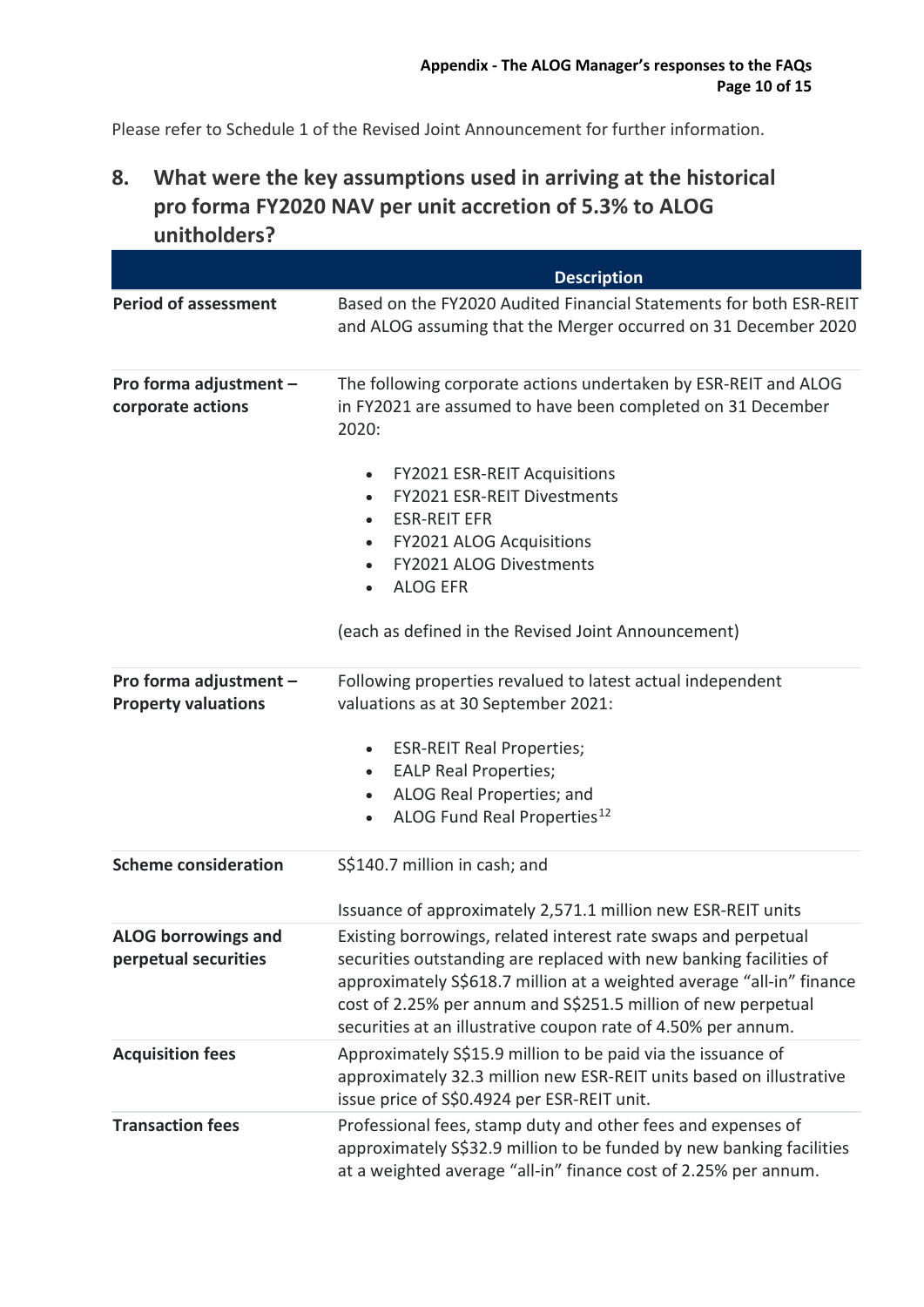Please refer to Schedule 1 of the Revised Joint Announcement for further information.

- **9. Could ALOG have achieved cost savings independently and carried out its own refinancing at lower costs? Could ALOG have paid JTC the upfront land premium even without the Merger to reduce the land rent expense?**
	- As at 4Q FY2021, the weighted average "all-in" finance cost for ALOG is 2.77% per annum. The weighted average "all-in" finance cost of the new banking facilities which has been obtained to re-finance ALOG is 2.25% per annum. We believe the decrease in finance cost and resulting financing cost savings is achievable due to the expected larger enlarged REIT with a total asset size of S\$5.4 billion9, 100% unencumbered portfolio and lower portfolio risks due to better portfolio diversification in terms of geographies, asset sectors, number of tenants and tenant concentration risks, and may not be achievable if ALOG remains as a stand-alone REIT.
	- The upfront land premium is approximately S\$87.9 million and will be fully funded by debt. Had ALOG undertaken such an exercise, it would have resulted in a significant increase in ALOG's gearing ratio which may not be feasible from a capital structure perspective given our current size.
	- In this regard, the ALOG Manager would like to highlight that the historical pro forma DPU accretion would be due to, *inter alia*:
		- a. Financing cost savings arising from the replacement of ALOG's total borrowings, interest rate swaps and perpetual securities;
		- b. Net cost savings from the reduction in land rent expenses for the ALOG Real Properties in Singapore and increased financing cost from the debt funded upfront land premium payment;
		- c. Differential in the trading yields of ALOG and ESR-REIT; and
		- d. ESR-REIT paying the acquisition fees pursuant to the Merger by issuing new ESR-REIT Units to its manager.
	- Please also refer to Schedule 1 of the Revised Joint Announcement for full details of the pro forma financial effects of the Merger and the related bases and assumptions.

## **10. Why are the unitholders being offered part-cash-part-units Scheme Consideration?**

- A part-cash-part-units Scheme Consideration allows ALOG Unitholders to:
	- a. roll into an enlarged REIT at an attractive exchange ratio and continue to enjoy any upside from their continued investment in ESR-LOGOS REIT, including the immediate DPU and NAV accretion of 12.8% and 5.3% on a FY2020 pro forma basis and the Merger benefits as presented in the Revised Joint Announcement;
	- b. crystallise the premium to NAV and enjoy a 5.3% NAV per unit accretion on a FY2020 pro forma basis; and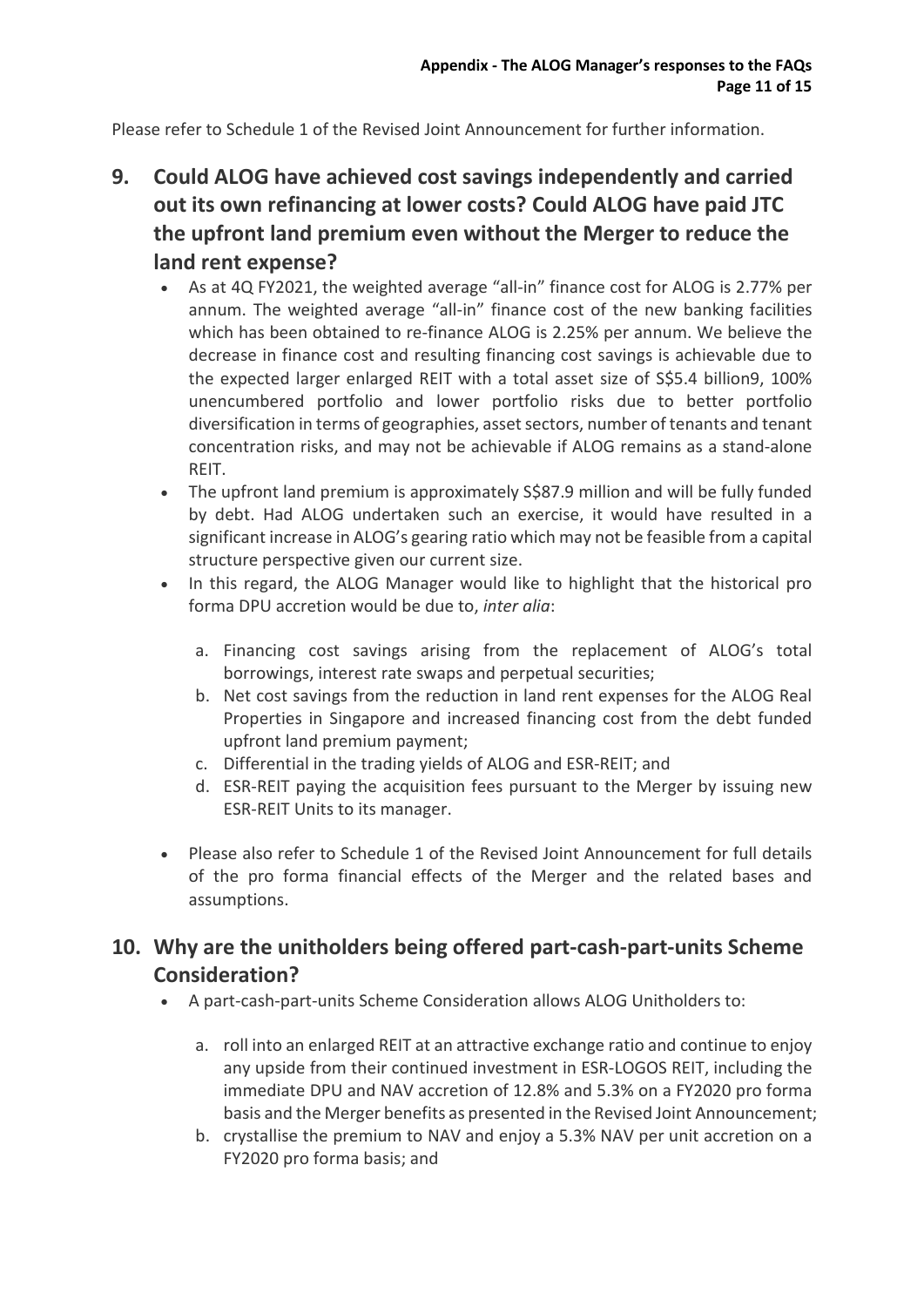- c. partially realise their investment in ALOG for cash at an attractive price without brokerage cost.
- ESR-REIT is listed on the Main Board of the SGX-ST and the Consideration Units will be listed on the SGX-ST. Accordingly, the Consideration Units are readily tradable.

## **11. What are the terms of the new financing facility?**

- Existing borrowings, related interest rate swaps and perpetual securities outstanding are replaced with new banking facilities of approximately S\$618.7 million at a weighted "all-in" finance cost of 2.25% per annum and S\$251.5 million of new perpetual securities at an illustrative coupon rate of 4.50% per annum.
- On a pro forma basis, ESR-LOGOS REIT's weighted average debt expiry is approximately 3.4 years vs ALOG's current weighted average debt expiry of approximately 3.3 years.
- The new banking facilities will also be on an unencumbered basis. On a pro forma basis, 100% of ESR-LOGOS REIT's debt will be unencumbered vs approximately 80% for ALOG currently.

## **12. Who initiated this deal and when did negotiations start?**

• Commercial discussions between the ALOG Manager and the ESR-REIT Manager on the feasibility of the Merger only commenced after the Sponsor's 4 August 2021 announcement on the Proposed ARA Acquisition. The merits of a merger were analysed and carefully considered by both REIT's boards before proposing to both sets of unitholders.

# **13. What is the gearing of ESR-LOGOS REIT post-Merger? What is the gearing target? How will the ALOG Manager manage the gearing post-merger?**

- Post-Merger, the pro forma FY2020 gearing of ESR-LOGOS REIT will be 42.1% (as at 31 December 2020).
- At the same time, ALOG's debt headroom[13](#page-17-1) will increase by more than two times from S\$396 million to S\$809 million post-Merger.
- The ALOG Manager has demonstrated a strong track record of managing debt costs while extending debt tenure with a wide range of lending banks, validating its capital management strategy. Post-Merger, the ESR-LOGOS REIT Manager will also review and consider divesting selected non-core assets as part of its ongoing portfolio optimisation strategy to recycle capital and accelerate its pivot into New Economy real estate.

# **14. Which overseas markets will ESR-LOGOS REIT expand into post-Merger?**

• When considering potential expansion overseas, ESR-LOGOS REIT will focus on markets in which the Sponsor has an operating platform, footprint, and network which include Southeast Asia, China, South Korea, Japan, India, and Australia.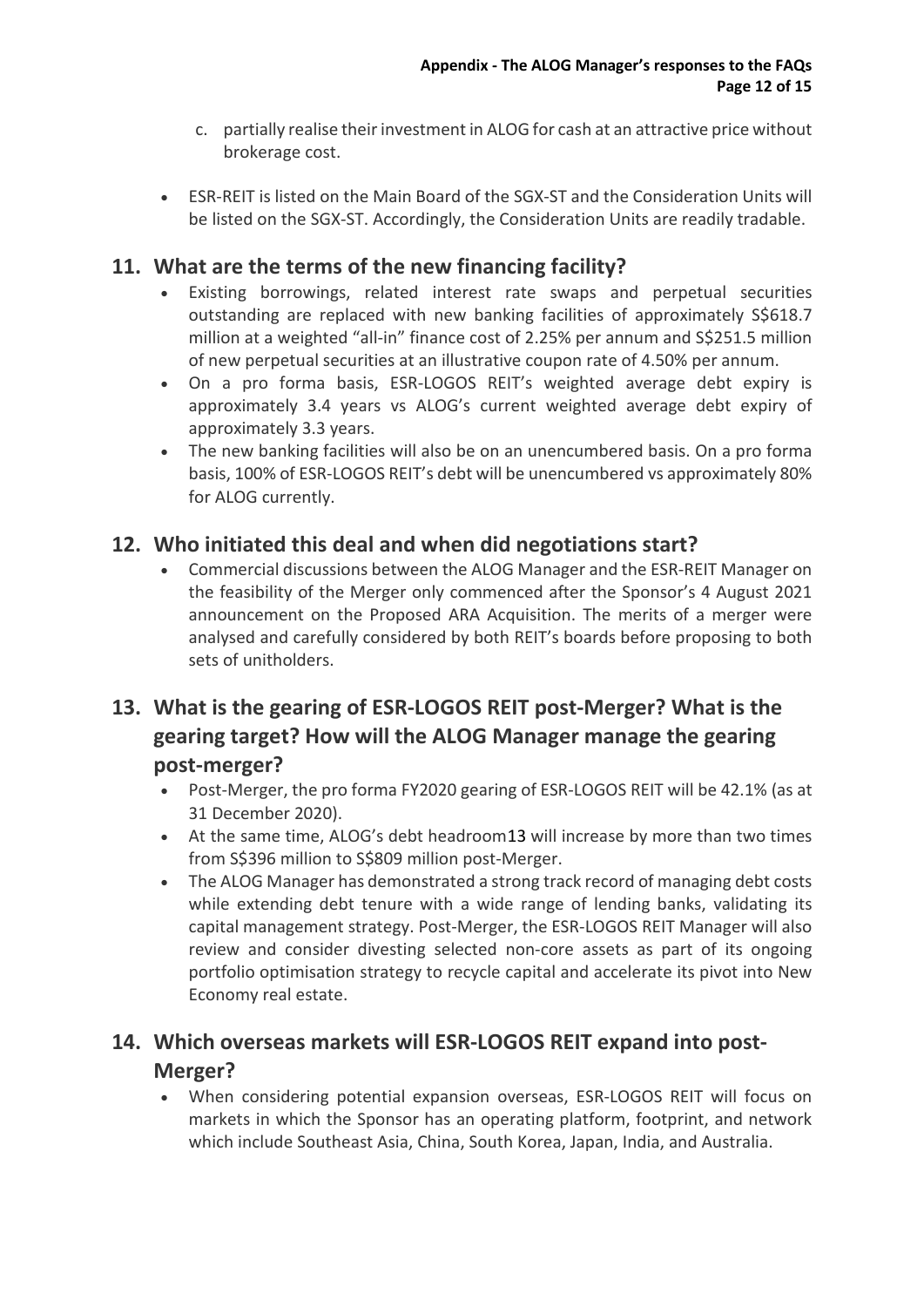- This also provides tangible benefits including:
	- a. access to a global tenant network;
	- b. leverage local presence to de-risk new market entry;
	- c. improving its deal sourcing network;
	- d. potential partnership opportunities for new acquisitions; and
	- e. leveraging ESR Group's capital sourcing network and its capital commitment to ESR-LOGOS REIT to fund growth.
- With the opportunity to access the Sponsor's assets of more than US\$59 billion2 and a work-in-progress development value of more than US\$10 billion3 across 10 markets, ESR-LOGOS REIT has a competitive edge to supercharge its growth in an environment where quality New Economy properties are becoming increasingly scarce.

## **15. What are the approvals required?**

### **ESR-REIT**

- Merger Ordinary Resolution  $\circ$  >50% of total number of votes cast by ESR-REIT unitholders present and voting
- Issuance of Consideration Units Ordinary Resolution o >50% of total number of votes cast by ESR-REIT unitholders present and voting
- ESR Cayman Limited, Summit Group, Mitsui and their respective associates are required to abstain from voting

### **ALOG**

- Amendment of Trust Deed Special Resolution *(Resolution 1)*
	- o To include provisions that will facilitate the implementation of the Scheme
	- o At least 75% of total number of votes cast by ALOG unitholders present and voting
- Approval of Scheme *(Resolution 2)* 
	- o >50% in number of unitholders representing >75% of total number of votes cast by ALOG unitholders present and voting
	- $\circ$  ESR-REIT Manager and its concert parties, and common substantial unitholders of ESR-REIT and ALOG, as well as the ALOG Manager will abstain from voting.

*Note: Resolution 1 is not conditional on resolution 2 being passed, but resolution 2 is contingent upon the approval of resolution 1.* 

- Court Approval
	- o Court approval to convene the scheme meeting and to sanction the Scheme.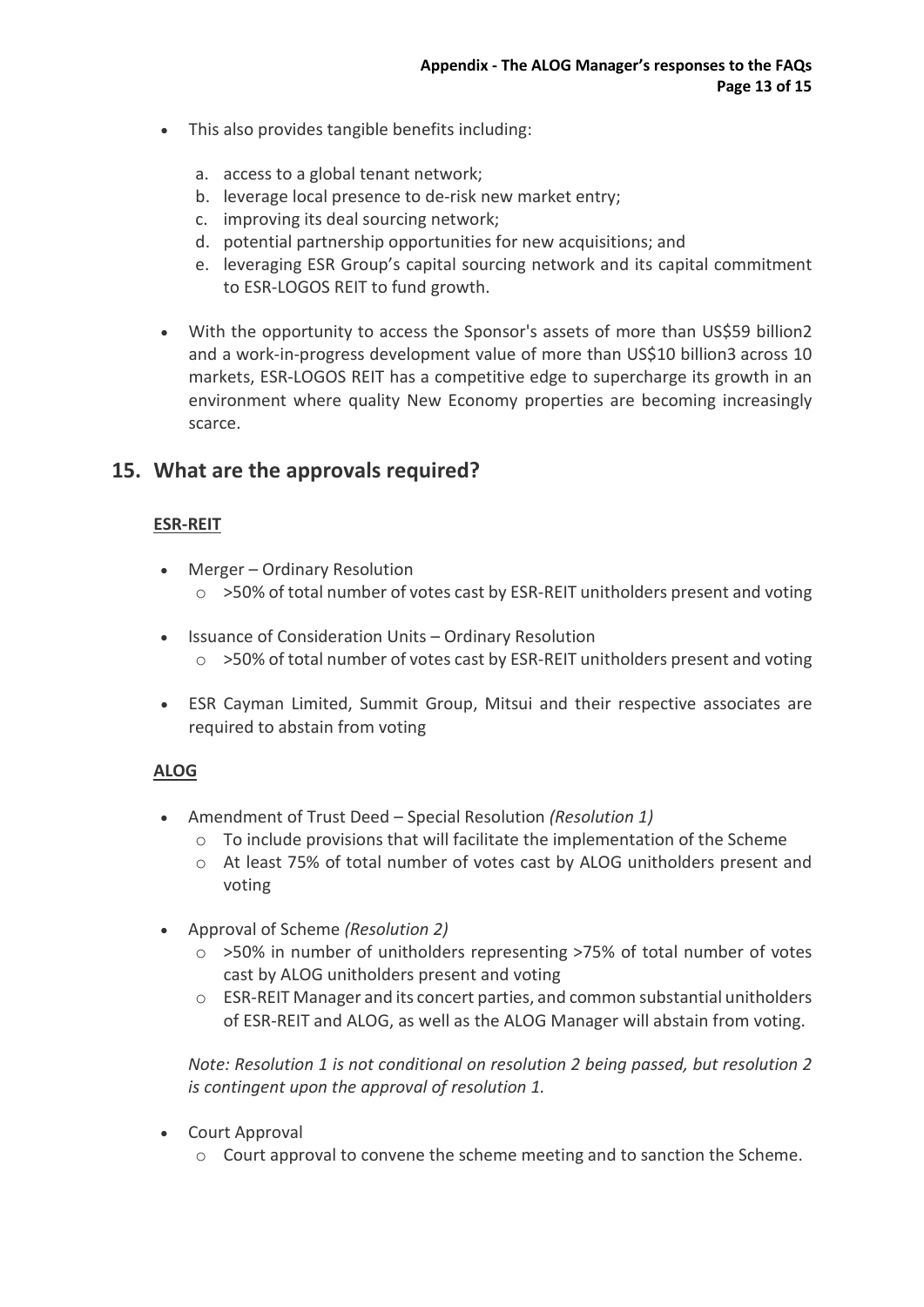# **16. What will happen to the perpetual securities currently issued by ALOG?**

- The S\$100.0 million perpetual securities issued by ALOG is callable by the issuer in February 2023.
- Given the announcement of the potential merger of ALOG with ESR-REIT, ALOG will be an unlisted sub-trust of ESR-LOGOS REIT upon successful completion of the Merger.
- As ALOG's perpetual securities do not require its issuer (ALOG) to be listed, successful completion of the Merger will not trigger a mandatory redemption of its perpetual securities.
- To avoid perpetual security holders from holding securities of an unlisted entity post-Merger completion, ESR-REIT has expressed its intent to redeem the aforementioned perpetual securities upon successful completion of the Merger.

## **17. Who will lead the management of the Enlarged REIT?**

- Mr. Adrian Chui will be the CEO with Ms. Karen Lee as Deputy CEO
- Ms. Karen Lee brings in a strong operator and real estate background together with her experience in investment, asset management and operational skill sets. She will be responsible for executing the growth strategy for ESR-LOGOS REIT.
- Mr. Adrian Chui brings in a strong background in capital markets, and together with Ms. Karen Lee, will contribute a unique set of skills to ESR-LOGOS REIT.

## **18. What is the indicative timeline of the Merger?**

In view of the Revised Scheme Consideration announced on 22 January 2022, the deferred EGM and Scheme Meeting are expected to be held in March 2022. Further details on the deferred meetings will be provided by the ALOG Manager in due course.

<span id="page-16-0"></span><sup>1</sup> With reference to ALOG's closing price of S\$0.935, as well as one (1)-month VWAP of S\$0.928, 3 month VWAP of S\$0.913, as of the last full trading day immediately prior to the Joint Announcement Date, and NAV per ALOG Unit

<span id="page-16-1"></span>of S\$0.678, as of 30 September 2021.<br>2 Based on the ESR Group's management estimate for the ESR Group (including the AUM of its associates) as of 31 December 2021.

<span id="page-16-3"></span><span id="page-16-2"></span><sup>&</sup>lt;sup>3</sup> ESR Group data as of 30 June 2021.<br><sup>4</sup> The illustrative value of the Revised Scheme Consideration represents the sum of (i) the value of the Consideration Units based on ESR-REIT's 1-month VWAP as at the Last Trading Date and (ii) the Cash Consideration.<br>With reference to ALOG's NAV as of 30 September 2021.<br>In comparison for the P/NAV implied by scheme consideration for prec

<span id="page-16-5"></span><span id="page-16-4"></span>Commercial Trust, Frasers Commercial Trust, Ascendas Hospitality Trust, OUE Hospitality Trust, Viva Industrial Trust and Keppel Infrastructure, Trust, as well as the P/NAV implied by consideration paid for precedent S-REIT privatisations of Soilbuild Business Space REIT, Accordia Golf Trust, Religare Health Trust, Saizen REIT, Croesus

<span id="page-16-6"></span>Retail Trust, Forterra Trust and Perennial China Retail Trust.<br>For comparison, the historical pro forma DPU accretions for the following successfully completed S-REIT mergers are: (i) CCT-CMT merger (7.6%); (ii) FCOT-FLT merger (2.5%); (iii) A-HTRUST-ART merger (1.8%); (iv) OUE H-TRUST-OUE C-REIT merger (1.4%); and (v) ESR-REIT-VIT merger (3.6%).

<span id="page-16-7"></span><sup>8</sup> ESR-LOGOS REIT's free float of S\$2.5 billion is computed based on 5,035 million free float units of ESR-LOGOS REIT multiplied by an issue price of S\$0.4924 per ESR-REIT Unit.

<span id="page-16-8"></span>

<span id="page-16-10"></span><span id="page-16-9"></span>

<sup>9</sup> Based on reported total assets as of 30 June 2021.<br>
10 As at 30 June 2021.<br>
11 Based on GRI for the month of June 2021. Excludes contributions from Fund Properties.